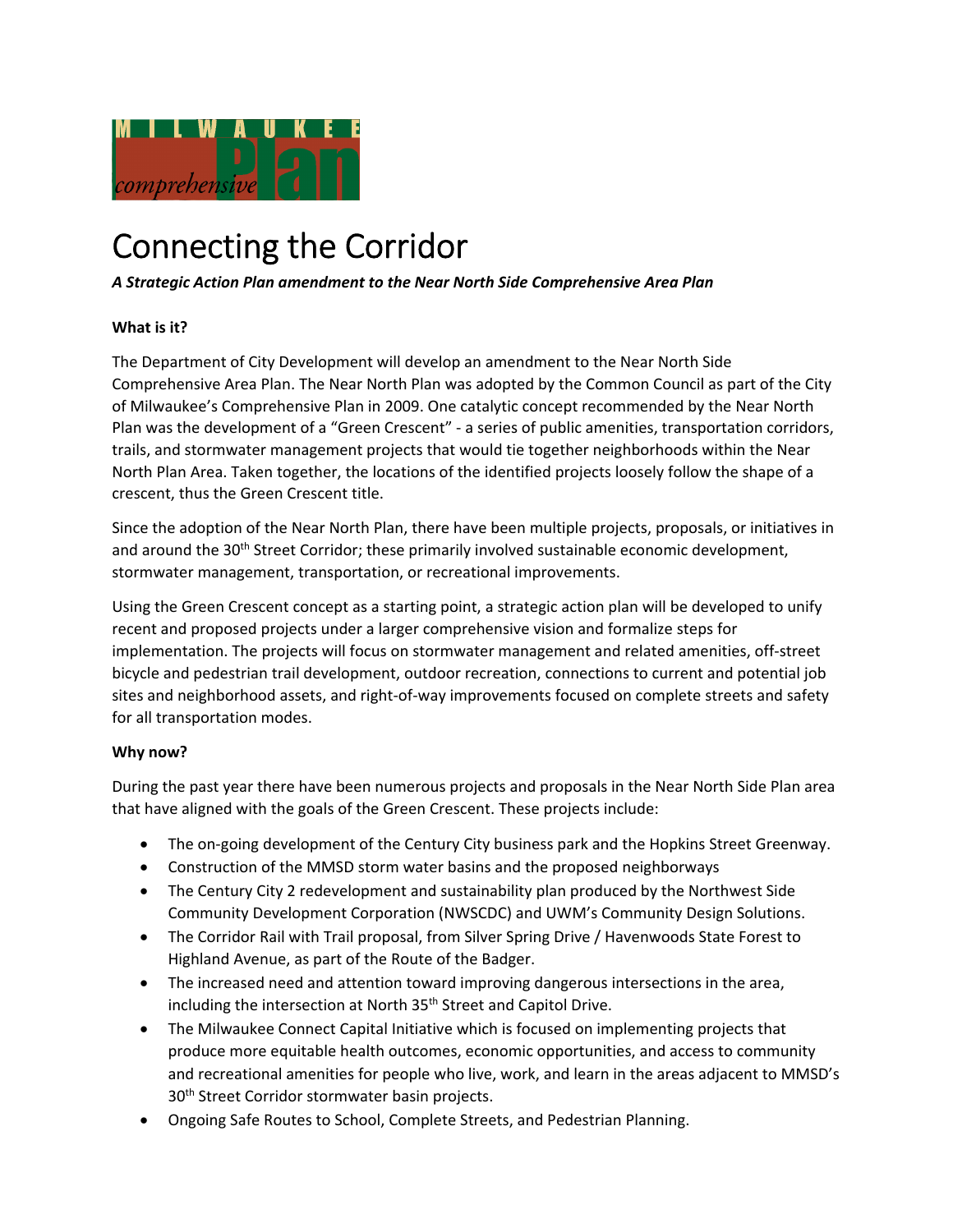## **Purpose**

While much progress is ongoing on these various initiatives, there is also a need to unify all of these efforts to ensure they are aligned, build consensus around the priorities, and set a larger vision that brings multimodal transportation investments, an improved public realm, new recreational opportunities, and sustainability together into a single plan document. Implementing a planning process to incorporate these proposed projects into a plan amendment will help formalize priorities, responsible parties, and next steps, and assist in efforts to secure funding to implement projects by providing documented public outreach and City support through a Common Council‐approved comprehensive plan. Plan recommendations will complement the 30th Street Corridor Economic Development Master Plan.

### **Partners**

The planning work will be conducted as a joint effort between the Department of City Development and Department of Public Works with supporting partnerships provided by ECO, MMSD, Northwest Side Community Development Corporation, 30th Street Industrial Corridor Corporation, Uniting Garden Homes Inc., Triangle Neighborhood Association, and others defined in the planning process.

# **Geography**

The planning boundaries are approximately N. 20<sup>th</sup> Street to N. Sherman Boulevard and Lincoln Creek/W. Custer Avenue to W. Burleigh Street.

### **Timeline**

It is estimated that the planning process will begin in March 2019 and completed within a 9‐12 month time frame.

### **Plan Format and End Product**

The model for this planning work would be in the form of DCD's recent Strategic Action Plans. These Action Plans have been the vehicle to update a portion of an existing area comprehensive plan and advance the implementation of plan recommendations in response to a specific project(s) or aldermanic directive without the need to create an entirely new area plan.